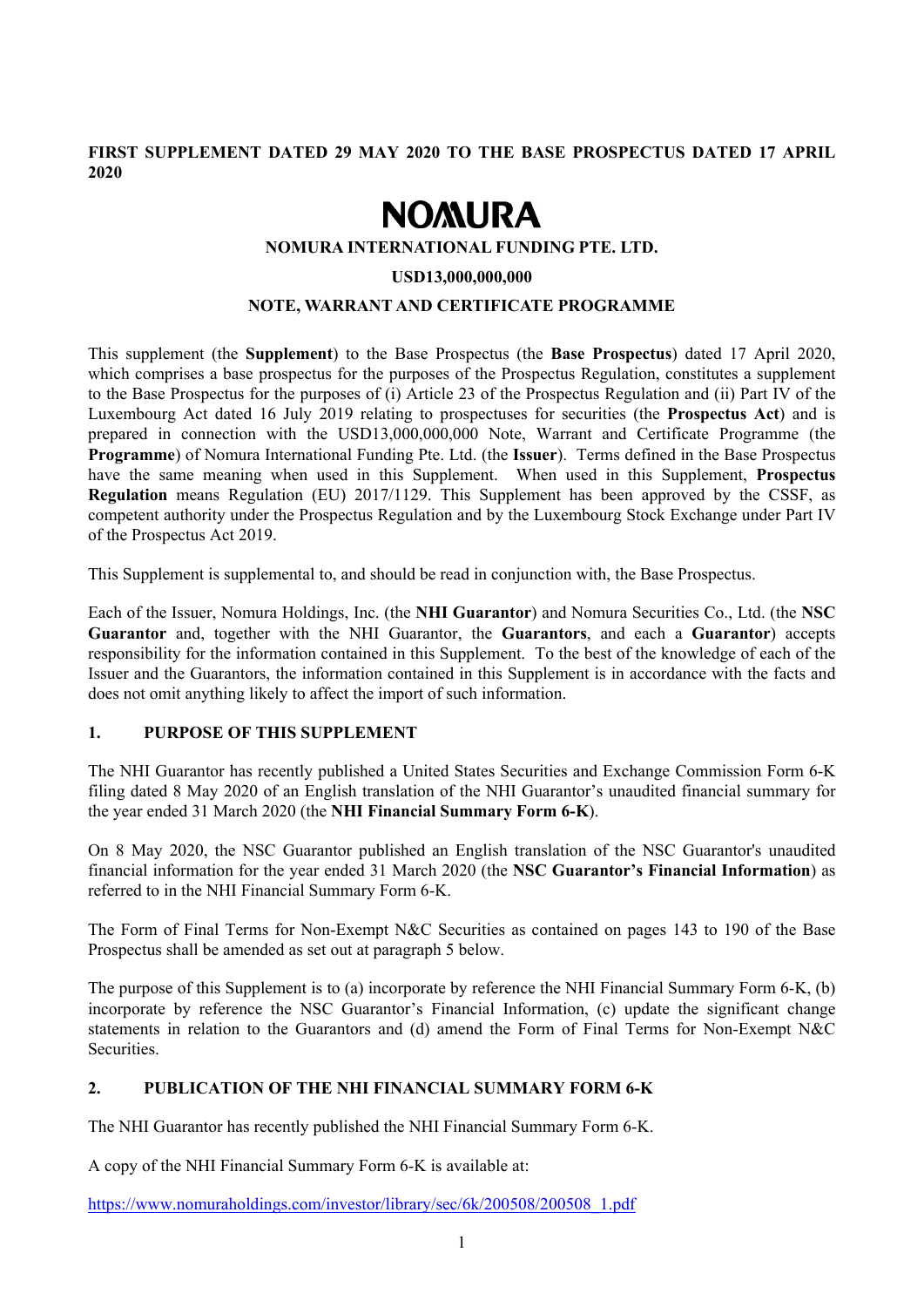By virtue of this Supplement, the NHI Financial Summary Form 6-K is incorporated by reference in, and forms part of, the Base Prospectus.

As such:

- (i) the following text shall be added on page 100 of the Base Prospectus immediately following the existing paragraph (r):
	- "(s) the Form 6-K of the NHI Guarantor dated 8 May 2020, of an English translation of the NHI Guarantor's unaudited financial summary for the year ended 31 March 2020 (available at https://www.nomuraholdings.com/investor/library/sec/6k/200508/200508\_1.pdf);"; and
- (ii) the following additional section shall be added at the end of the Nomura Holdings, Inc. section of the table of cross-references which ends on page 102 of the Base Prospectus:

| Form 6-K for the year ended 31 March 2020                      |                |
|----------------------------------------------------------------|----------------|
| Consolidated Balance Sheets (Unaudited)                        | Pages 6 to 7   |
| Consolidated Statements of Income (Unaudited)                  | Page 8         |
| Consolidated Statements of Comprehensive Income<br>(Unaudited) | Page 9         |
| Consolidated Statements of Changes in Equity<br>(Unaudited)    | Page 10        |
| Consolidated Statements of Cash Flows (Unaudited)              | Page 11        |
| Changes in Accounting Policies                                 | Page 12        |
| Notes to the Consolidated Financial Statements<br>(Unaudited)  | Pages 13 to 14 |
| Other Financial Information                                    | Pages 15 to 16 |

Any other information incorporated by reference that is not included in the cross-reference list above is considered to be additional information to be disclosed to investors rather than information required by the relevant Annexes of the Commission Delegated Regulation (EU) No 2019/980.

#### **3. PUBLICATION OF THE NSC GUARANTOR'S FINANCIAL INFORMATION**

The NSC Guarantor has recently published the NSC Guarantor's Financial Information.

A copy of the NSC Guarantor's Financial Information is available at:

https://www.nomuraholdings.com/company/group/nsc/pdf/2020\_4q.pdf

By virtue of this Supplement, the NSC Guarantor's Financial Information is incorporated by reference in, and forms part of, the Base Prospectus.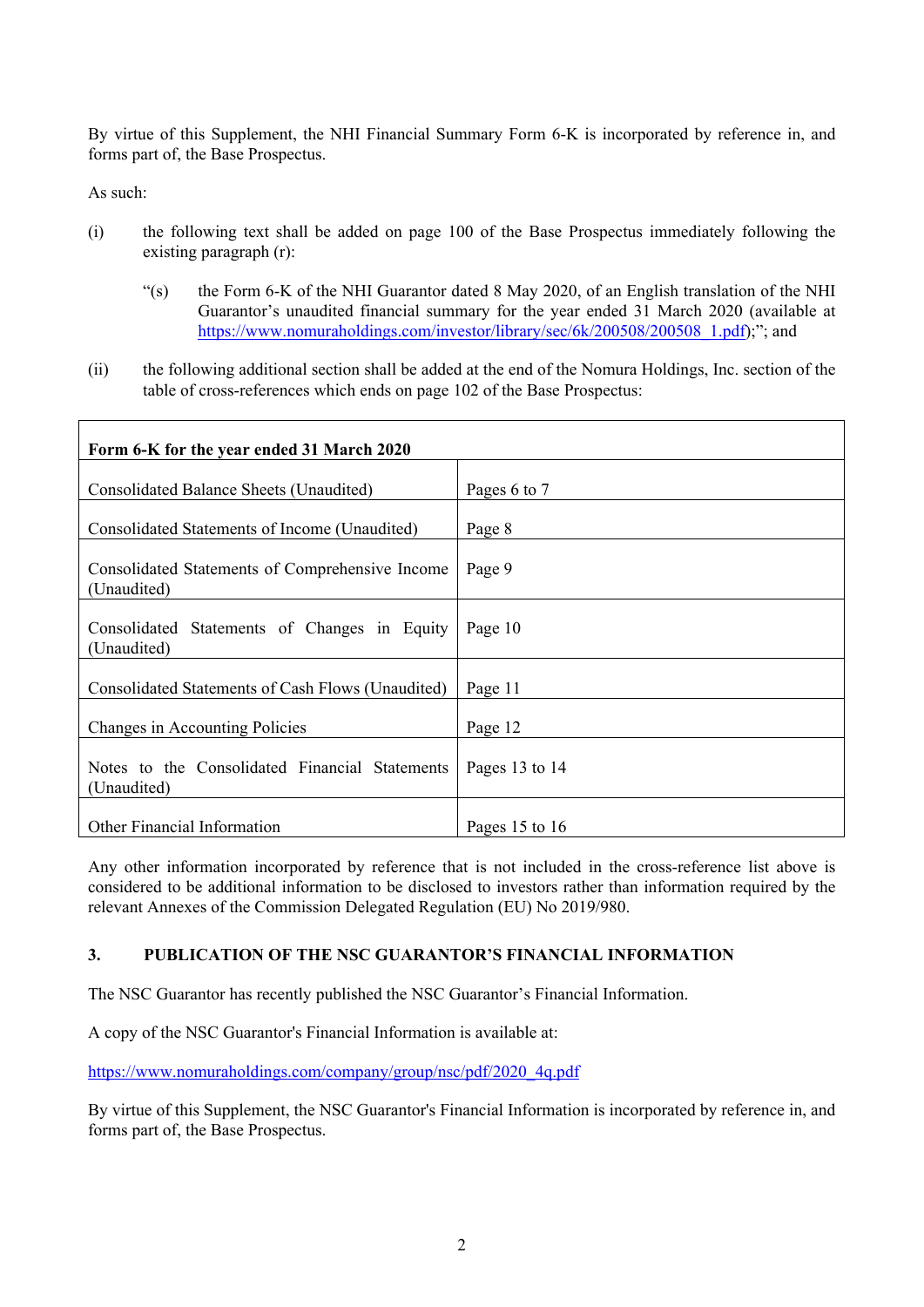As such:

- (i) the following text shall be added on page 100 of the Base Prospectus immediately following the new paragraph (s) (inserted as described at paragraph 2(i) above):
	- "(t) the English translation of the Japanese language unaudited financial information of the NSC Guarantor for the year ended 31 March 2020 as published on 8 May 2020 (available at https://www.nomuraholdings.com/company/group/nsc/pdf/2020\_4q.pdf); and"; and
- (ii) the following additional section shall be added at the end of the Nomura Securities Co., Ltd. section of the table of cross-references which ends on page 103 of the Base Prospectus:

| Unaudited Financial Information for the year ended 31 March 2020 (English translation) |        |
|----------------------------------------------------------------------------------------|--------|
| Unaudited Unconsolidated Balance Sheets                                                | Page 1 |
| Unaudited Unconsolidated Statements of Income                                          | Page 1 |
| Unaudited Unconsolidated Statements of Income -<br><b>Quarterly Comparatives</b>       | Page 2 |
| Unaudited Supplementary Information                                                    | Page 3 |

Any other information incorporated by reference that is not included in the cross-reference list above is considered to be additional information to be disclosed to investors rather than information required by the relevant Annexes of the Commission Delegated Regulation (EU) No 2019/980.

# **4. UPDATE OF THE SIGNIFICANT CHANGE STATEMENTS**

The second and third paragraphs under the heading "6. Significant Change" on page 791 of the Base Prospectus shall be deemed deleted and replaced with the following:

"There has been no significant change in the financial performance or position of the NHI Guarantor or the Nomura Group since 31 March 2020.

There has been no significant change in the financial performance or position of the NSC Guarantor since 31 March 2020."

# **5. AMENDMENT OF THE FORM OF FINAL TERMS FOR NON-EXEMPT N&C SECURITIES**

Item 7 of Part B of the Form of Final Terms for Non-Exempt N&C Securities on pages 183 and 184 of the Base Prospectus shall be deleted in its entirety and replaced with the following:

# **7. PERFORMANCE OF THE UNDERLYING[S], EXPLANATION OF EFFECT ON VALUE OF INVESTMENT [AND OTHER INFORMATION CONCERNING THE UNDERLYING[S]]**

[*If there is no underlying insert:* Not Applicable][*Otherwise disclosure here must comply with Commission Delegated Regulation (EU) 2019/980, Annex 17, item 2.2.2. In particular: in respect of any and each underlying that is an index include name of the index, the name of each index sponsor and details of where the information about the index can be obtained and note additional requirements and related regulatory position if the index is not provided by an EU Benchmarks Regulation approved administrator. In respect of any and each underlying that is a share or*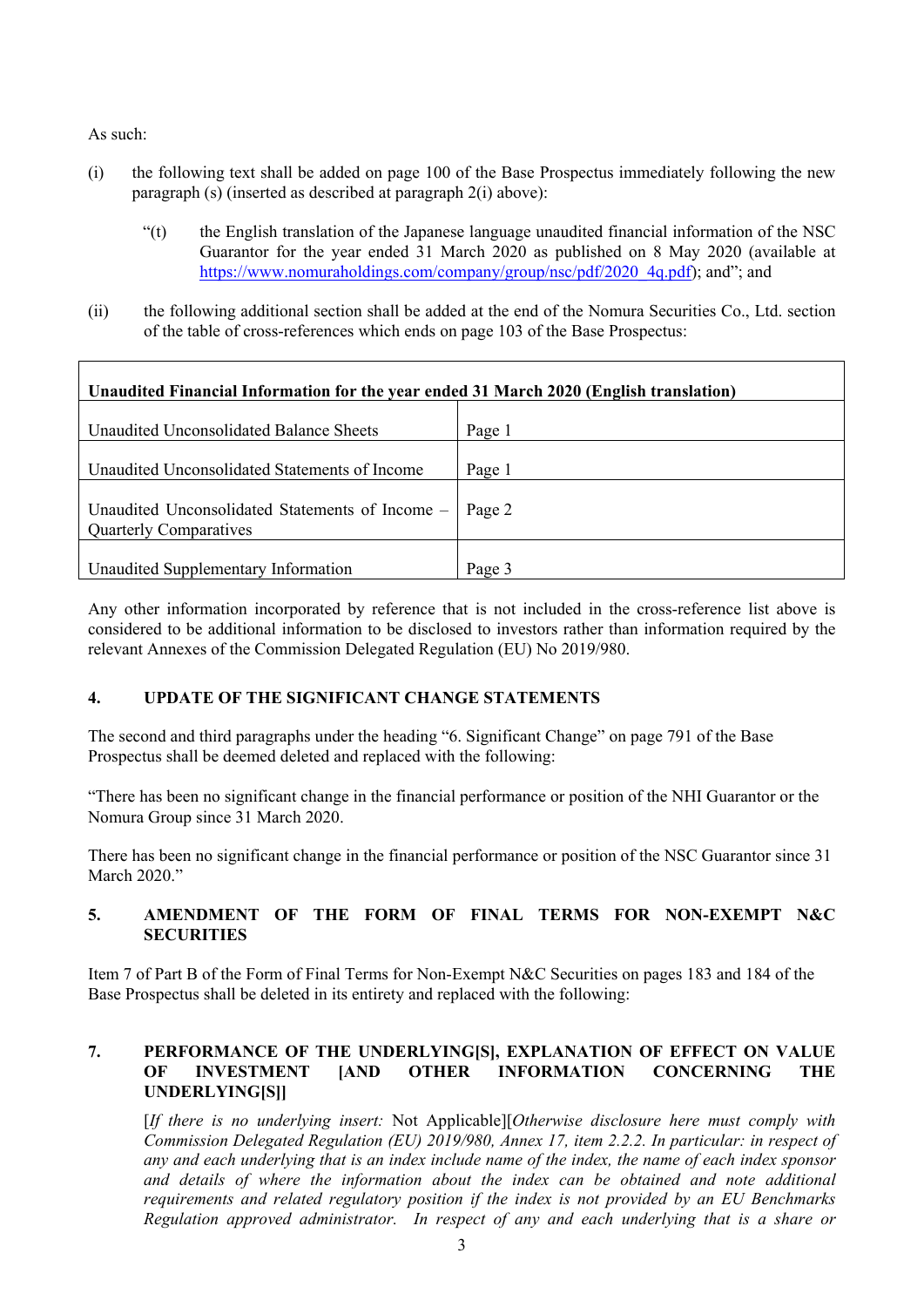*security include details of the name of the share/security issuer and ISIN of the share/security. In respect of any and each underlying that is a currency/currency exchange rate include details of the currency/rate. In respect of each underlying include details of where information on the underlying can be obtained including an indication of where past and future performance and volatility of the underlying can be obtained by electronic means and whether or not it can be obtained free of charge (N.B. in the case of physically settled equity-linked N&C Securities, the share that may be delivered is required to be listed on an EEA regulated market). In respect of Credit Linked Securities, where no Reference Obligation or Reference Entity represents 20% or more of the basket or index of Reference Entities either (i) set out in a table (a) the names of the reference entities and (if different) issuers of the Reference Obligation; and (b) the ISIN of the Reference Obligation or (ii) where such information is already included in item 32 of the Final Terms, include a cross reference thereto. In respect of all other Credit Linked Securities insert:* 

Certain information in relation to [the][each] Reference Entity and [[Non-]Standard Reference Obligation] (if any) as at the Issue Date is set out below.

Name:  $\lceil \bullet \rceil$ 

Address: [ $\bullet$ ]

Country of incorporation:  $[•]$ 

Industry or industries of operation:  $\Box$  (*For example financials, energy, insurance, manufacturing, construction, transport, media determined on the basis of available information on the Reference Entity*)

Market $[(s)]$  on which securities are admitted to trading:  $\lceil \bullet \rceil$ 

 $\lceil$ [Non-]Standard Obligation] Securities Code: Reference  $[\bullet]$ [Not Applicable]

(*The information above should be completed so far as the Issuer is aware and/or able to ascertain from information published by the relevant Reference Entity and should be repeated for each Reference Entity. Country of incorporation, industry and address will be "Not Applicable" for a Sovereign Reference entity and Securities Code (eg. ISIN/CUSIP) will be "Not Applicable" if there is no Reference Obligation or it has no securities code. Note permissible markets for a Reference Entity's securities to be admitted to trading on are regulated markets, equivalent third country markets and SME Growth Markets, each as described in Regulation EU No 2019/980, Annex 17, item 2.2.2 (a)(ii)*. *Where such requirement cannot be satisfied, a supplement or drawdown prospectus must be prepared that includes the required information to be addressed under Annex 17, item 2.2.2 (a)(i)*.)

As at the Issue Date information in relation to the past and future performance of [[the] [each] Reference Entity] [[*insert Reference Entity name*]] is available [free of charge/at a charge] from [*insert electronically displayed sources such as Bloomberg*]. (*Repeat for each Reference Entity as applicable*)]

[*An example of how the value of the investment is affected by value of the underlying may be included.*]

# **6. GENERAL**

All references to pages in this Supplement are to the original unsupplemented Base Prospectus, notwithstanding any amendments described herein.

To the extent that there is any inconsistency between (a) any statement in this Supplement or any statement incorporated by reference into the Base Prospectus by this Supplement and (b) any other statement in or incorporated by reference in the Base Prospectus, the statements in (a) above will prevail.